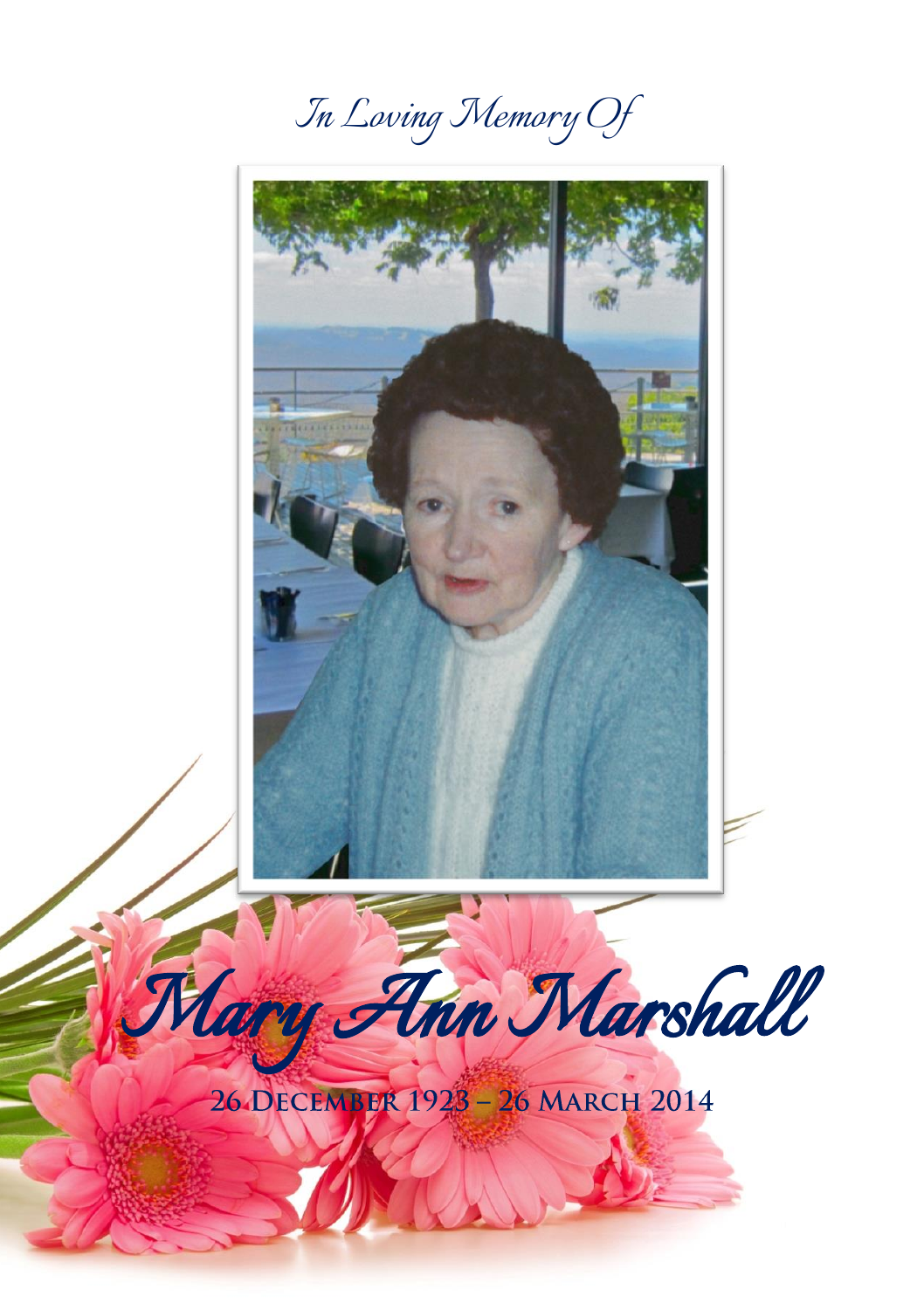**REQUIEM MASS FOR** 

*Mary Ann Marshall*



Celebrant: Fr Earl Crotty s.m. Organist: Sister Colleen Edgecumbe and Ronnie Lundall Funeral Director: Paul Dunstall and Katherine Dunstall

 $\frac{1}{2}$  ,  $\frac{1}{2}$  ,  $\frac{1}{2}$  ,  $\frac{1}{2}$  ,  $\frac{1}{2}$  ,  $\frac{1}{2}$  ,  $\frac{1}{2}$  ,  $\frac{1}{2}$  ,  $\frac{1}{2}$  ,  $\frac{1}{2}$  ,  $\frac{1}{2}$  ,  $\frac{1}{2}$  ,  $\frac{1}{2}$  ,  $\frac{1}{2}$  ,  $\frac{1}{2}$  ,  $\frac{1}{2}$  ,  $\frac{1}{2}$  ,  $\frac{1}{2}$  ,  $\frac{1$ 

**Pall Bearers:** Terry Marshall Janice Marshall Graeme Marshall Shona Marshall Lynda Marshall Merv Brownlow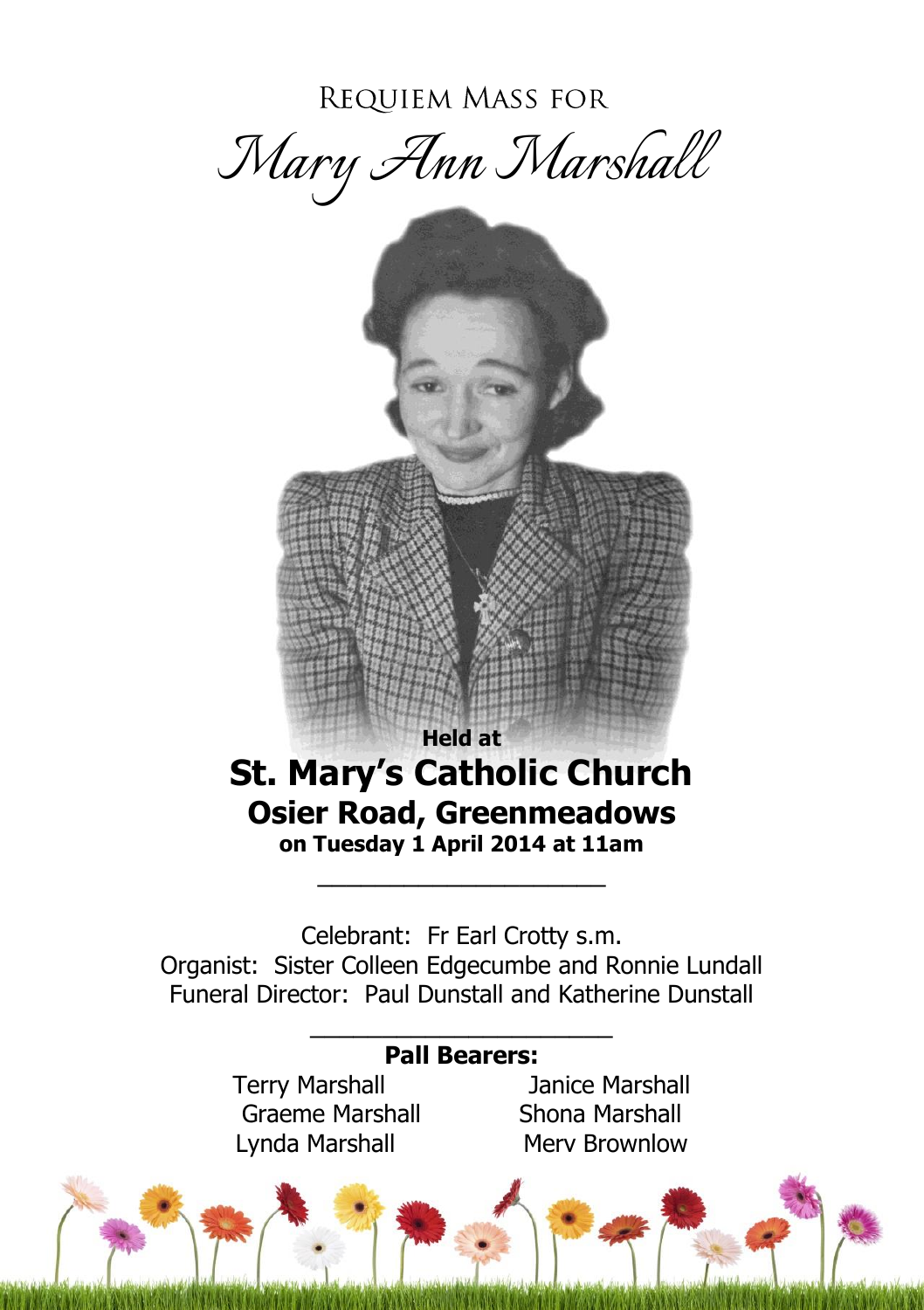### **Entrance Hymn:** Here I Am Lord

I, the Lord of sea and sky I have heard my people cry. All who dwell in dark and sin My hand will save. I who made the stars of night, I will make their darkness bright. Who will bear my light to them? Whom shall I send?

Here I am, lord. Is it I, Lord. I have heard you calling in the night. I will go, Lord, if you lead me. I will hold your people in my heart.

I, the Lord of wind and flame. I will tend the poor and lame. I will set a feast for them, My hand will save. Finest bread I will provide Till their hearts be satisfied. I will give my life to them. Whom shall I send?

Here I am, lord. Is it I, Lord. I have heard you calling in the night. I will go, Lord, if you lead me. I will hold your people in my heart.

> **Welcome:** Fr. Earl Crotty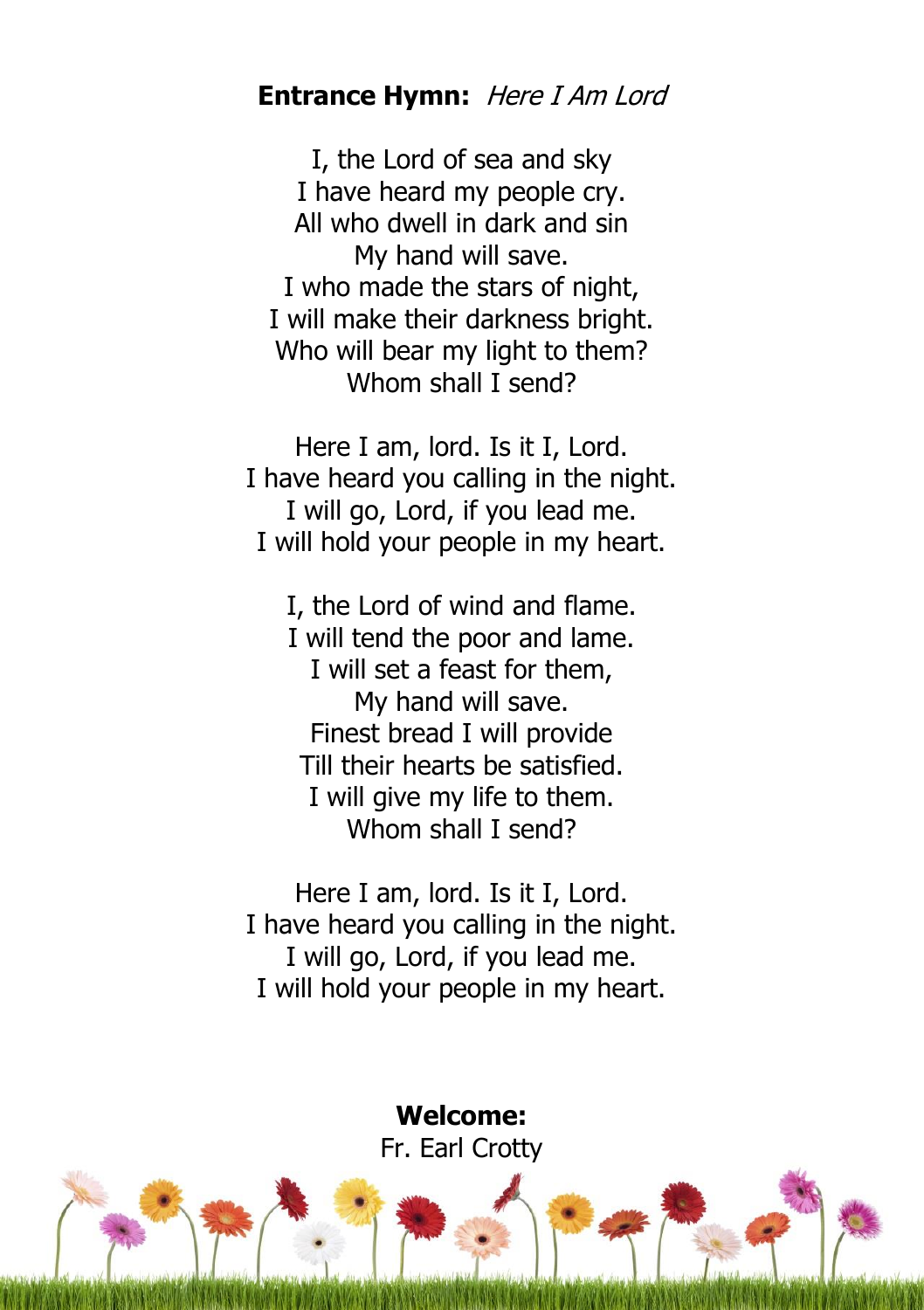#### **Family Tributes:**

Graeme and Terry Marshall

### **First Reading:**

Ecclesiastes 3: 1-11 Read By Steve Bryan

#### **Psalm:** The Lord's My Shepherd

The Lord's my shepherd, I shall not want. He makes me down to lie In pastures green He leadeth me The quiet waters by.

My soul he doth restore again And me to walk doth make Within the paths of righteousness E'en for his own name's sake.

Yea though I walk in death's dark vale, Yet will I fear no ill For thou art with me and thy rod And staff me comfort still.

Goodness and mercy all my life Shall surely follow me. And in God's house forevermore My dwelling place shall be

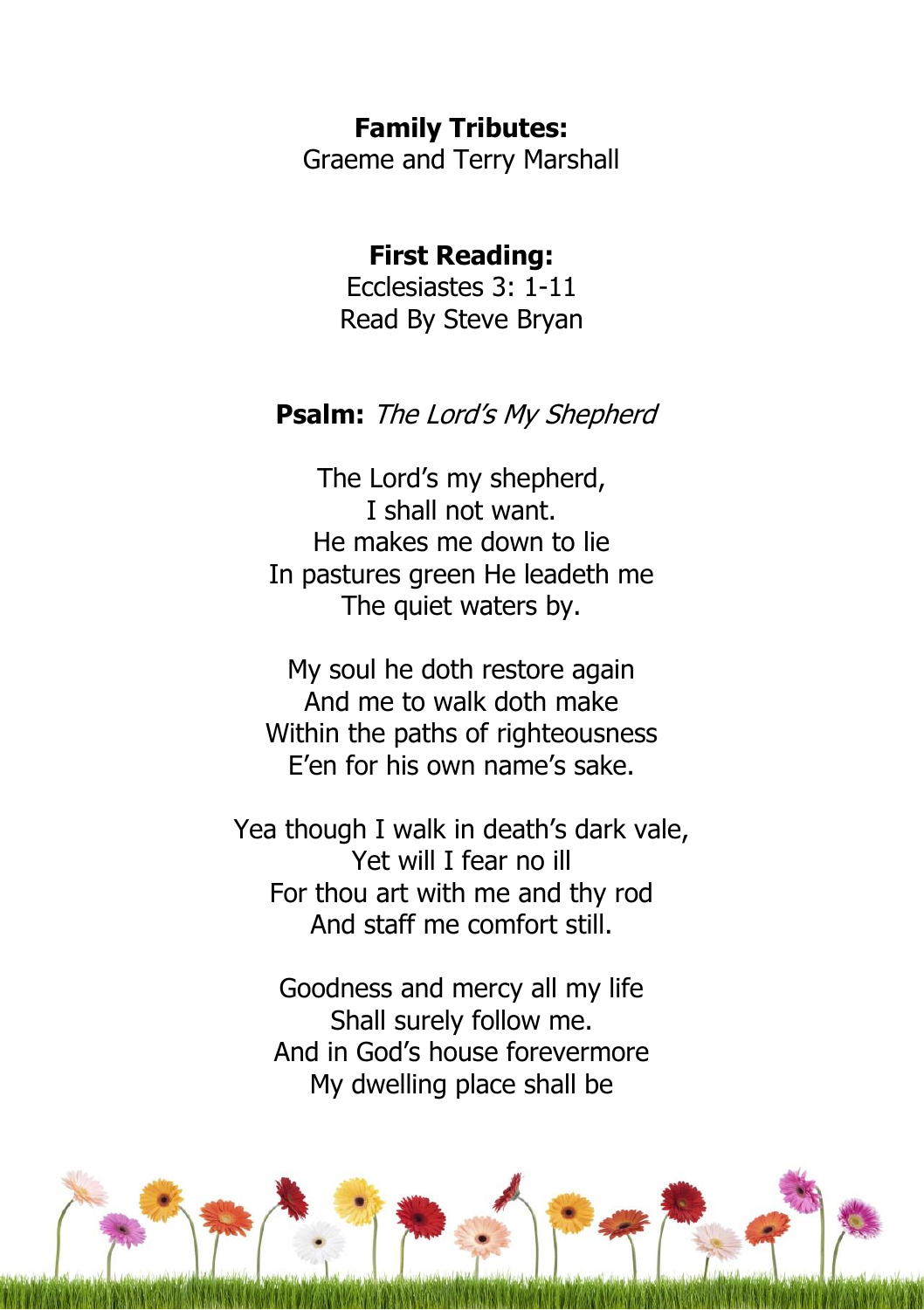## **Reading:**

Timothy 4: 6-8 Read By Shirley Allen

### **Gospel:**

Fr. Earl Crotty

### **Prayers of Intercession:**

Louisa Vaeluaga Margaret Daukes Olivia Burrell Ashley Brown

# **Liturgy of the Eucharist**

## **Presentation of Gifts:**

By Sacred Heart College Te Aroha Reo-Te Kooro and Albany Murdoch

# **Offertory:**

Music

# **Holy, Holy**

(Spoken) Holy, Holy, Holy Lord; God of hosts, Heaven and earth are full of your glory. Hosanna in the highest. Blessed is he who comes in the name of the Lord. Hosanna in the highest.

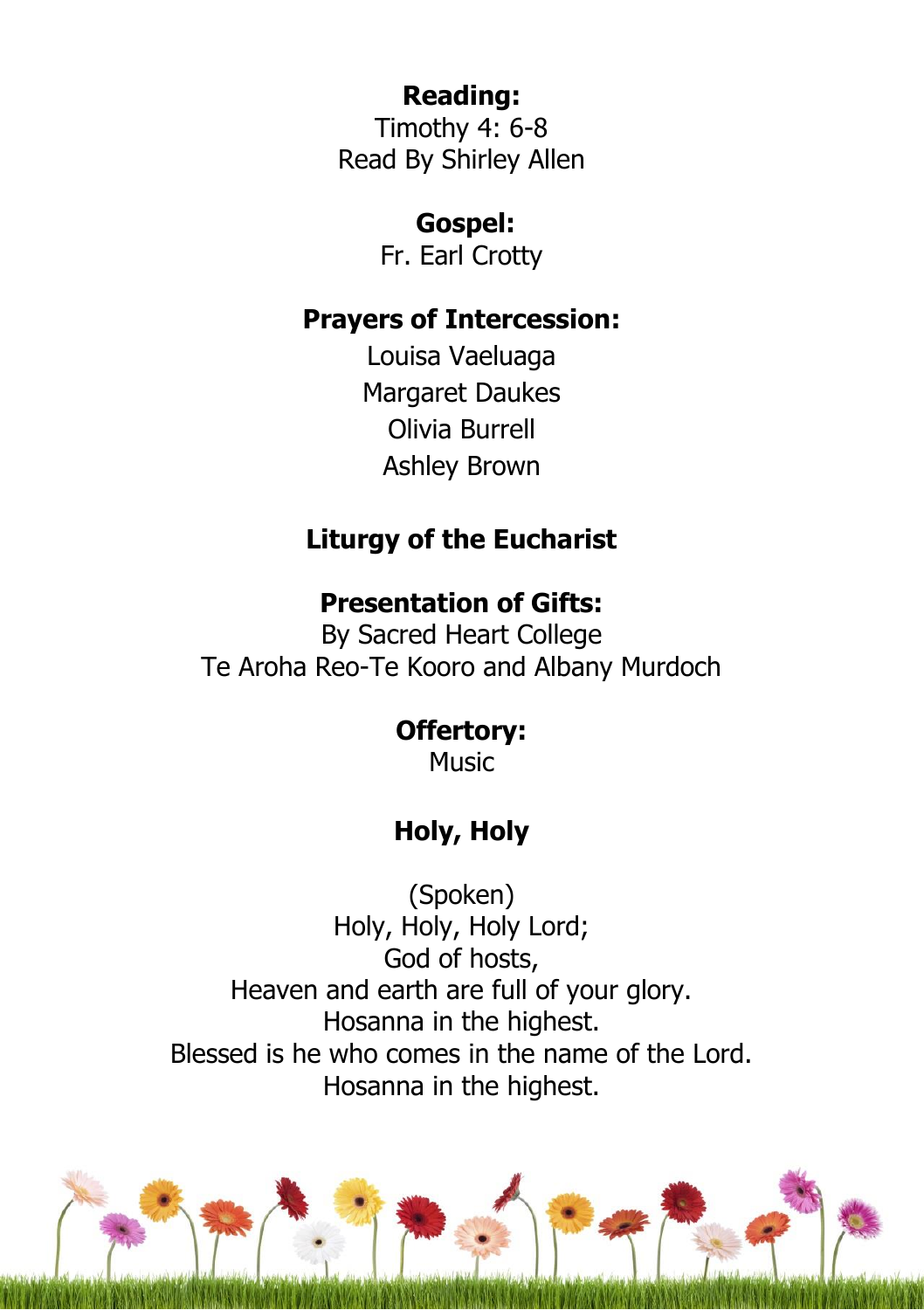### **Our Father**

Our Father, who art in heaven, hallowed be Thy name, Thy Kingdom come, Thy will be done on earth as it is in heaven. Give us this day our daily bread and forgive us our trespasses as we forgive those who trespass against us. Lead us not into temptation but deliver us from evil.

## **Lamb Of God**

(Spoken) Lamb of God, you take away the sins of the world. Have mercy on us.

Lamb of God, you take away the sins of the world. Have mercy on us.

Lamb of God, you take away the sins of the world. Grant us peace.

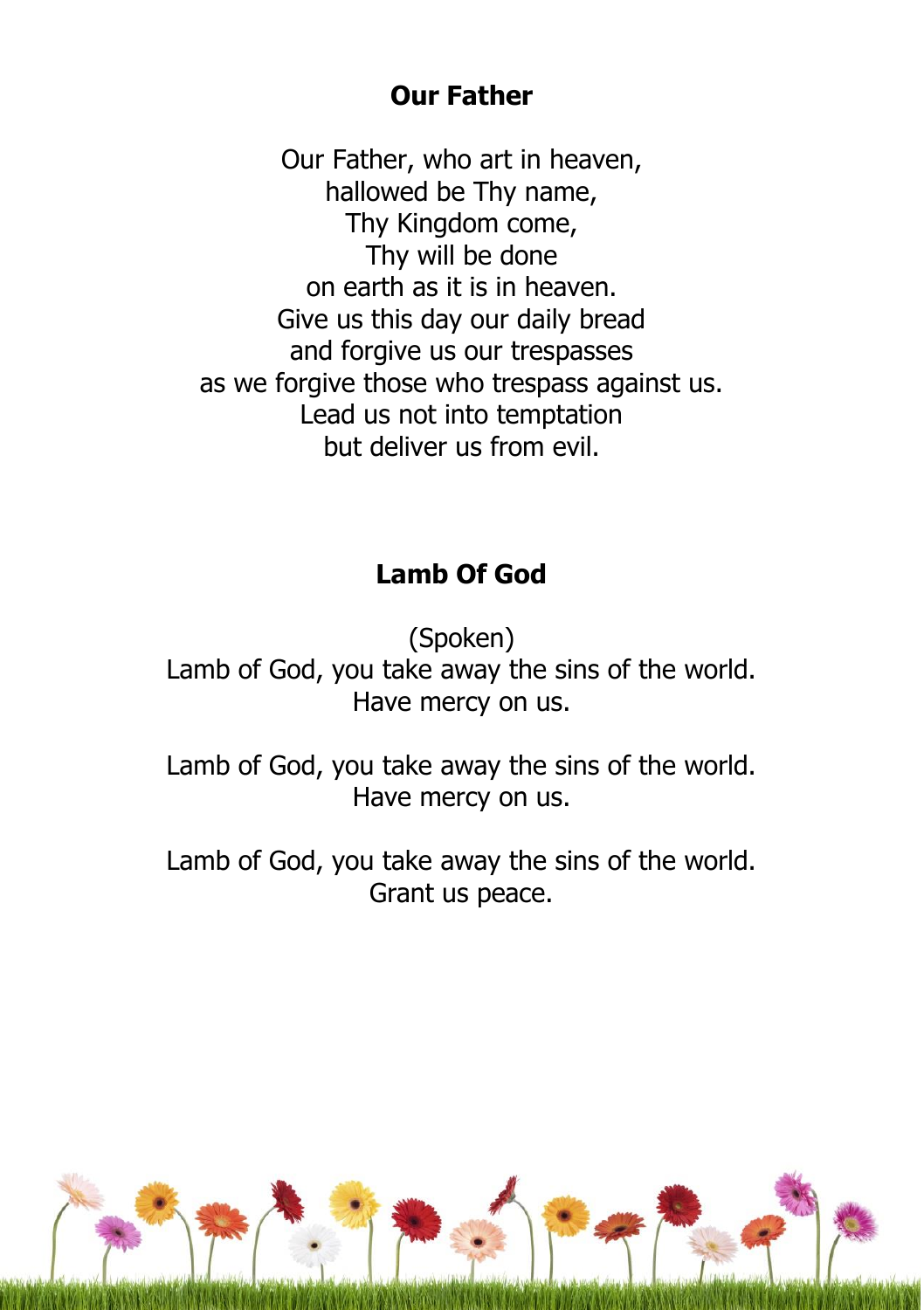### **Communion Hymn:** Make Me a Channel of Your Peace

Make me a channel of your peace, Where there is hatred let me bring your love. Where there is injury your pardon, Lord, And where there's doubt, truth faith in you.

Make me a channel of your peace, Where there's despair in life let me bring hope. Where there is darkness only light And where there's sadness ever joy.

O Master grant that I may never seek So much to be consoled as to console; To be understood as to understand; To be loved as to love with all my soul.

Make me a channel of your peace. It is in pardoning that we are pardoned. In giving to each one that we receive And in dying that we are born to eternal life.

### **Recessional Music:**

Ave Maria Sung By Ronnie Lundall